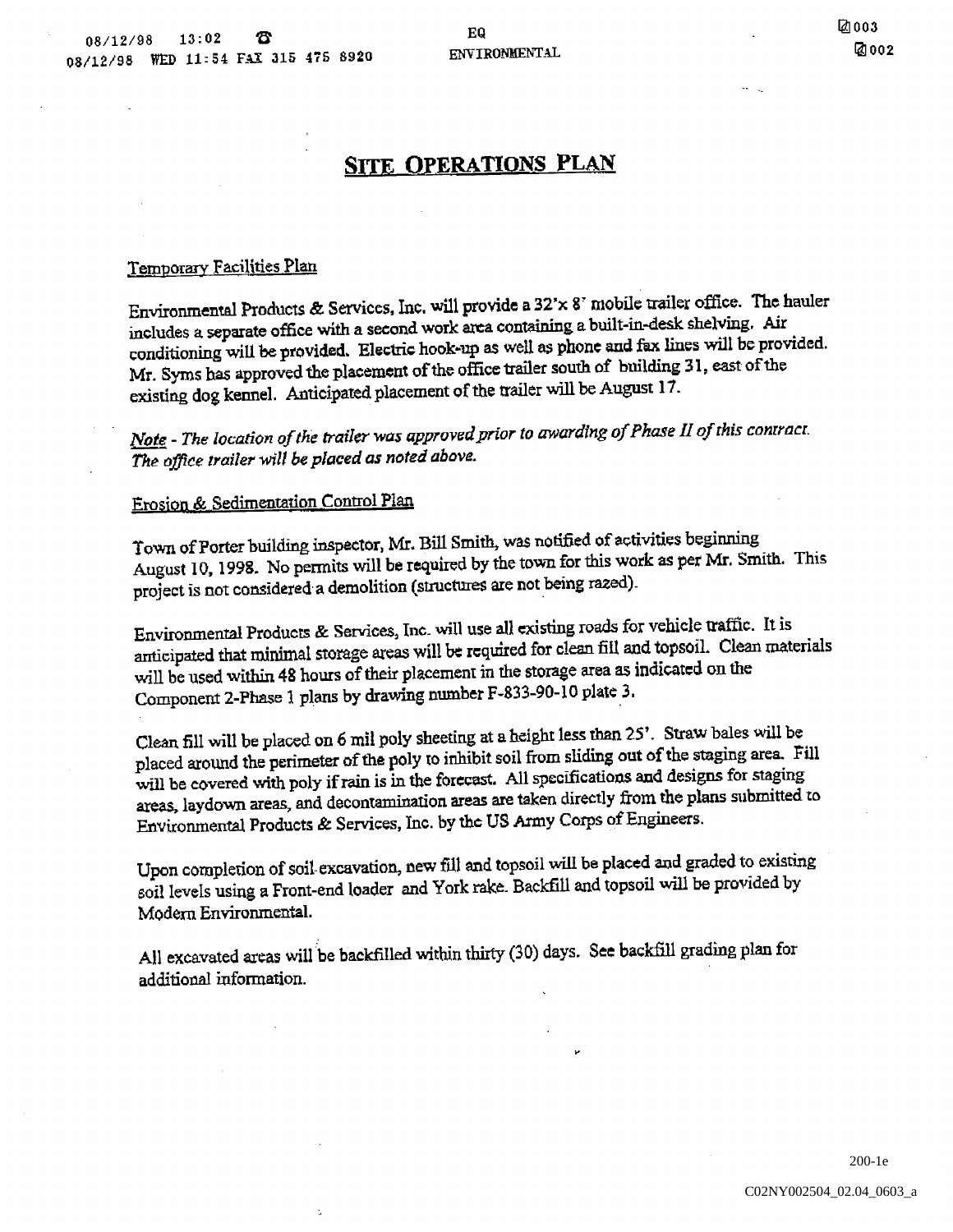# Utility Hook Up

Arrangements have been made with Mr. Syms to allow electrical hook-up with his existing electrical box to the office trailer. Lines will be run by Ferguson Electric of Niagara Falls, NY. Generators will be utilized asbestos abatement in area inaccessible to existing electrical supplies.

Bell Atlantic will provide two (2) phone lines and one (1) fax line to the trailer. Environmental Products & Services, Inc. will provide the phones and fax unit.

Two portable toilet facilities will be provided by Modern. Maintenance and pump out will be provided weekly

<sup>500</sup> gallon portable storage tank will be provided for non-potable water as needed

# Soil Backfill Grading Plan

Areas to be backfilled will be done upon completion of asbestos removal. Soil will be excavated and immediately placed into lined dump trucks for disposal.

Upon completion of excavation, three (3) inches of clean backfill will be tamped and compacted in place to 88%. Three (3) inches of topsoil will be graded to existing soil levels. Hydroseeding will be performed at the end of the project. All traffic will be prohibited from these areas. All specifications from section 02210 will be followed. Letters of certification for seed, topsoil and fill will be on file prior to their use.

Clean fill will not be brought onto the site until at least 80% of the excavation is complete. This staging area will be on the northern end of the property, east of area 27. Specifications for this staging area will be the same as stated under the Erosion & Sedimentation Control Plan.

# Off-site/On-Site Hazardous Waste Management

Two 5 gallon and 16-1 gallon containers containing chronic acid from area T-1 and T-2 will be consolidated into one plastic <sup>55</sup> gallon drurn Empty containers are considered RCRA empty and will be permitted to be added to trash disposal. The hazardous drum will be transported by Environmental Products & Services, Inc. to Cycle Chem in Elizabeth, New Jersey for chrome reduction and treatment prior to final disposal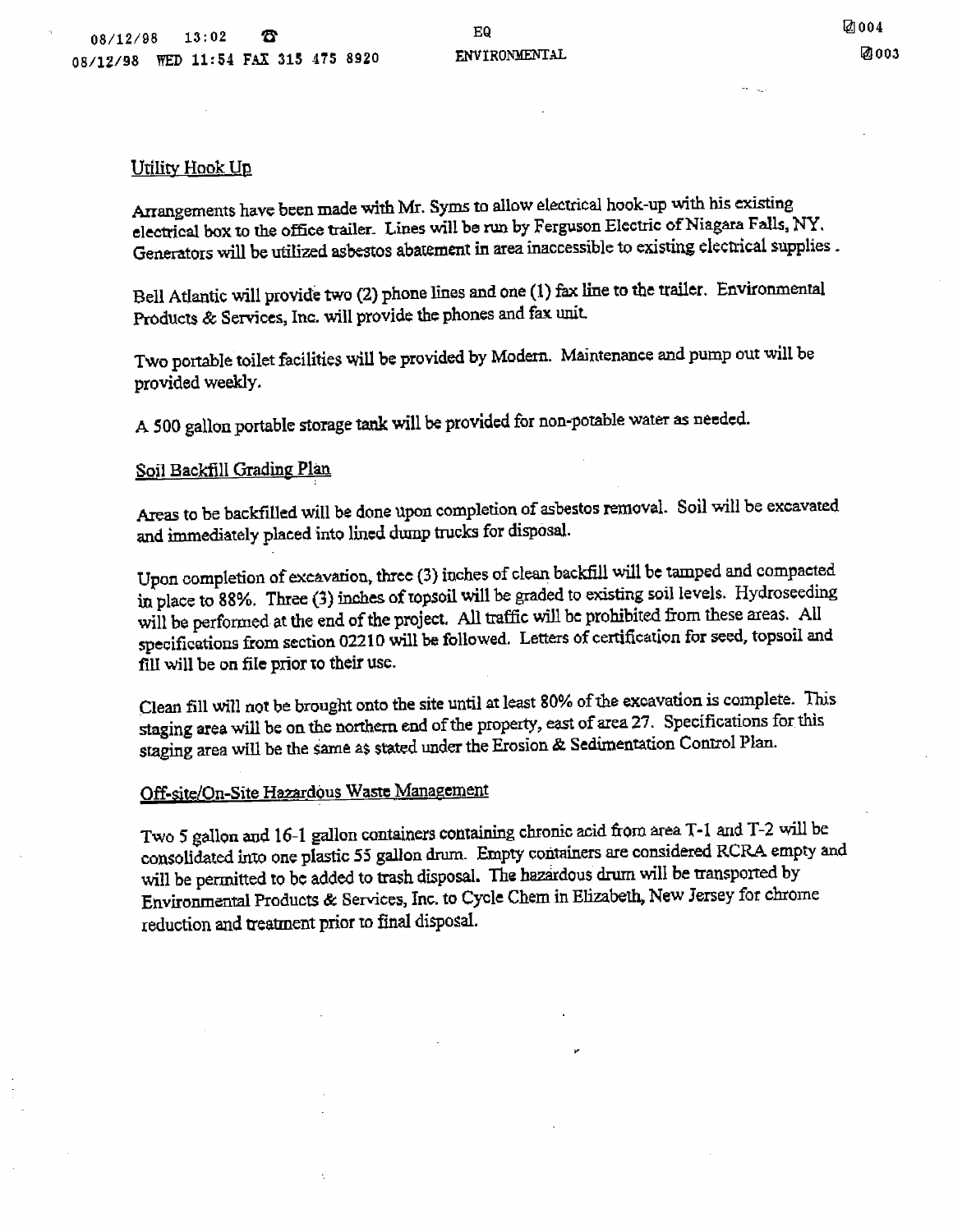# Off-site/On-Site Non-Hazardous Waste Management

The oil drum found in building 602 is non-DOT shippable. The oil will be transferred in a new <sup>55</sup> gallon drum and shipped for oil reclamation The old drum will be crushed and added to dumps for landfilL

Liquids found in building 30A will be consolidated into one 30 gallon drum for treatment. Empty glass containers will be discarded

All drill cuttings and empty drums found in the southeast corner of the property will be added to the asbestos contaminated soil for landfill. Container #9 will be added to the acids from area T1T2. Containers #7 and #11 will be added to the hazardous drums from building 6-01.

All drill cuttings and empty drums found in the southeast corner of the propeity will be added to the asbestos contaminated soil for landfill

The (3) unknown drums found in building 6-01 will be sampled for hazardous characteristics specifically ignitibility. It is anticipated all will be overpacked and treated as hazardous wastes for fuels blending and sent to Cycle Chem in New Jersey

## Recordkeeping

Shipments of all hazardous wastes will be on New Jersey manifests. The Army Corp. will be provided with the generator copies and Environmental Products & Services, Inc. will submit all others to the appropriate states. Bills of lading will be provided for all bulk shipments of asbestos and soil. Signed, accepted copies will be sent to the Army Corp. upon completion of the project

Environmental Products & Services, Inc. will file for and provide the Anny Corp. an EPA Identification # for shipment of the hazardous waste. Profiles describing the wastes will also be provided

## Spill Response

A response plan will be kept on file in the site office trailer for inspection by the Army Corp.

## Exception Renorts

In the event a shipping document is not received within 35 days of shipment, an exception report will be filled within two (2) additional days seeking clarification of non-receipt.

# Qualifications

Will be submitted prior to job commencement.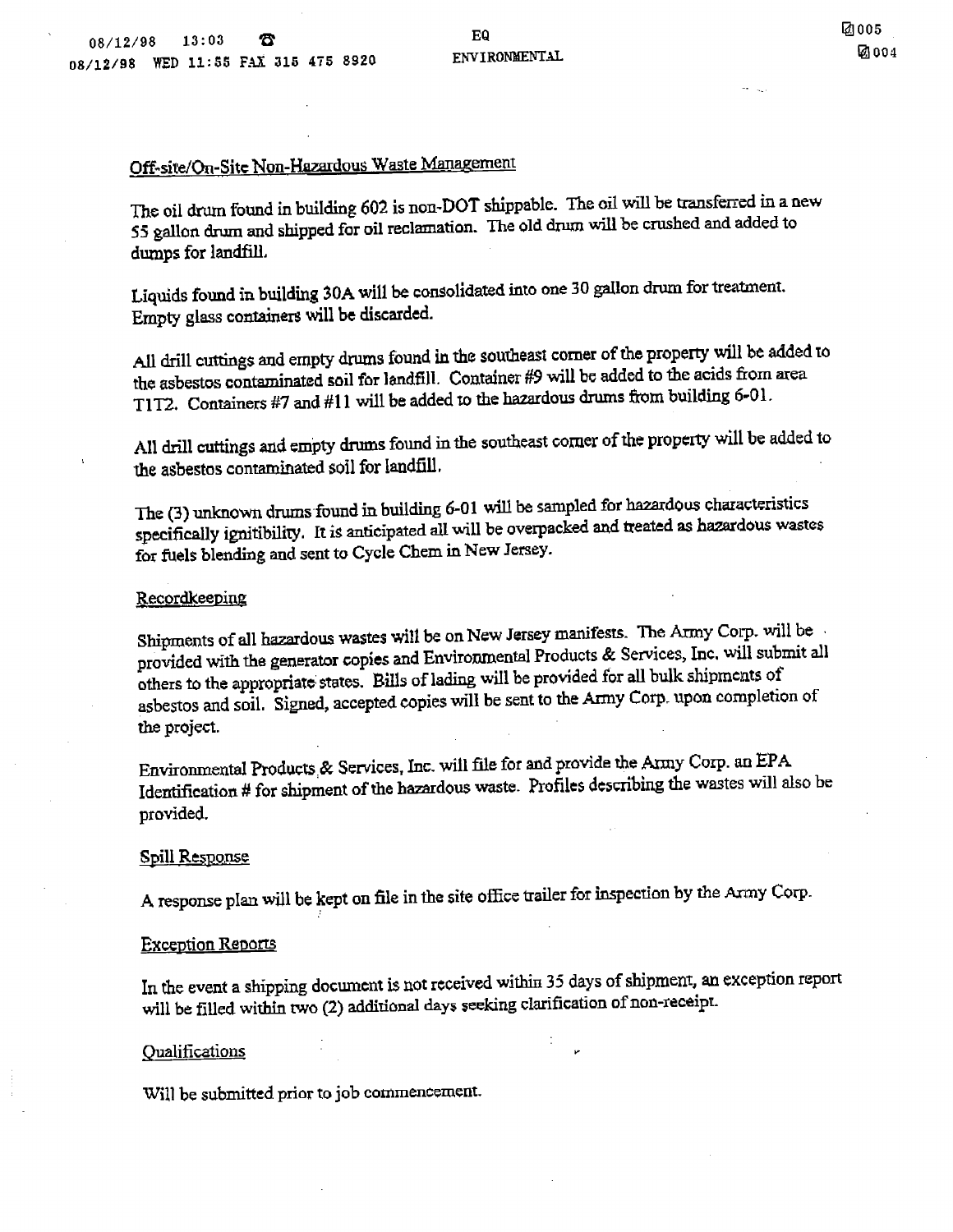# Off-site Policy Compliance Certification

Will be submitted prior to job commencement.

# Certificate of Disposal

Will be provided for all drummed waste for the approximate facility. Bulk shipments will provide a weigh ticket verifying load amounts. This is considered a certificate of disposal

# Packaging Certification

copy of all shipping papers for all wastes will be provided at the commencement of the project for review. All generator copies signed by the receiving facility will be submitted within 35 days of shipment

# Notices of Non-Compliance and Violations

Immediately upon receipt of any notices, copies will be provided to the Army Corp.

# Backtilling\_Grading Plan

Included in the site operations plan

# Field Testing Control

Prior to receipt of any fill materials a letter provided by the supplier verifying "clean" and free from contaminants will be sent.

It is anticipated all "clean" materials will be brought onto the site and no existing materials from the site will be used as filL

# Satisfactory Materials

May be used to temporarily fill ditches for easier access to the various individual project sites especially T-1 and  $T-2$ . Upon completion of site work, area will be returned to its original condition.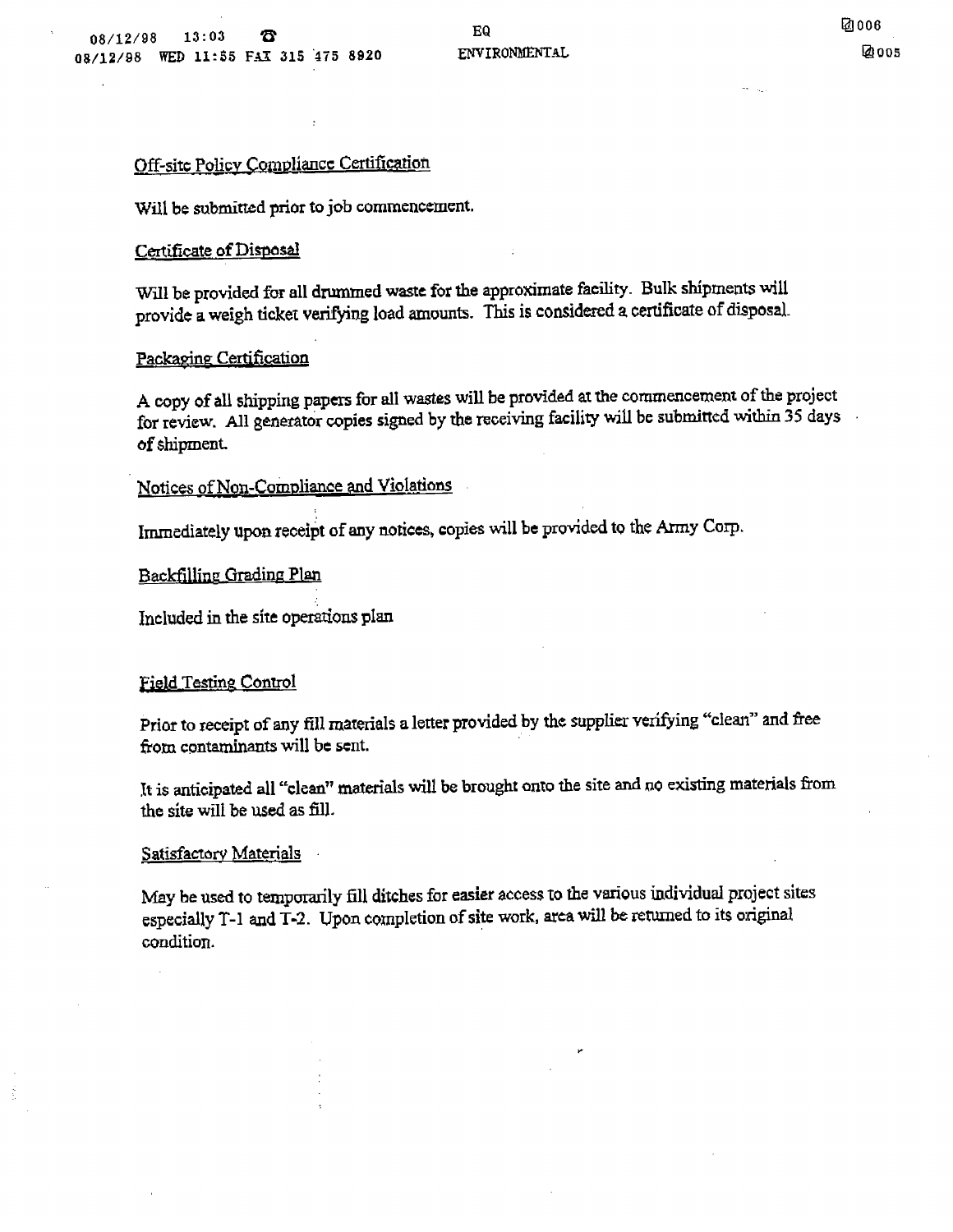# Machines and Tools

Environmental Products & Services, Inc. will use the following equipment at the job-site:

- John Deere 490 Excavator  $\bullet$
- John Deere 544 Front End Loader  $\bullet$
- Gladall 36 Reach Forklift
- Case 586 Rough Terrain Forklift  $\bullet$

Subcontractors will use:

- D5 Bu1ldoer
- York Rake and Skid Steerer  $\bullet$
- Wood Chipper and Splitter

# 1.5 Sampling and Testing

No equipment will be used on-site requiring calibration

# 1.5 Field Density

A letter verifying the "cleanliness" of the topsoil will be provided by supplier.

# 1.5 Waybelts and Delivery Tickets

All receipts for material delivered on site will be kept in the office field trailer

# 1.5 Coarse Aggregate

No coarse aggregate will be necessary-

1.2 Seed-Certificate of Compliance Fertilizer - Certificate of Compliance Limestone - Certificate of Compliance Topsoil - Certificate of Compliance

All certificates for materials used will be kept on file in the office field trailer.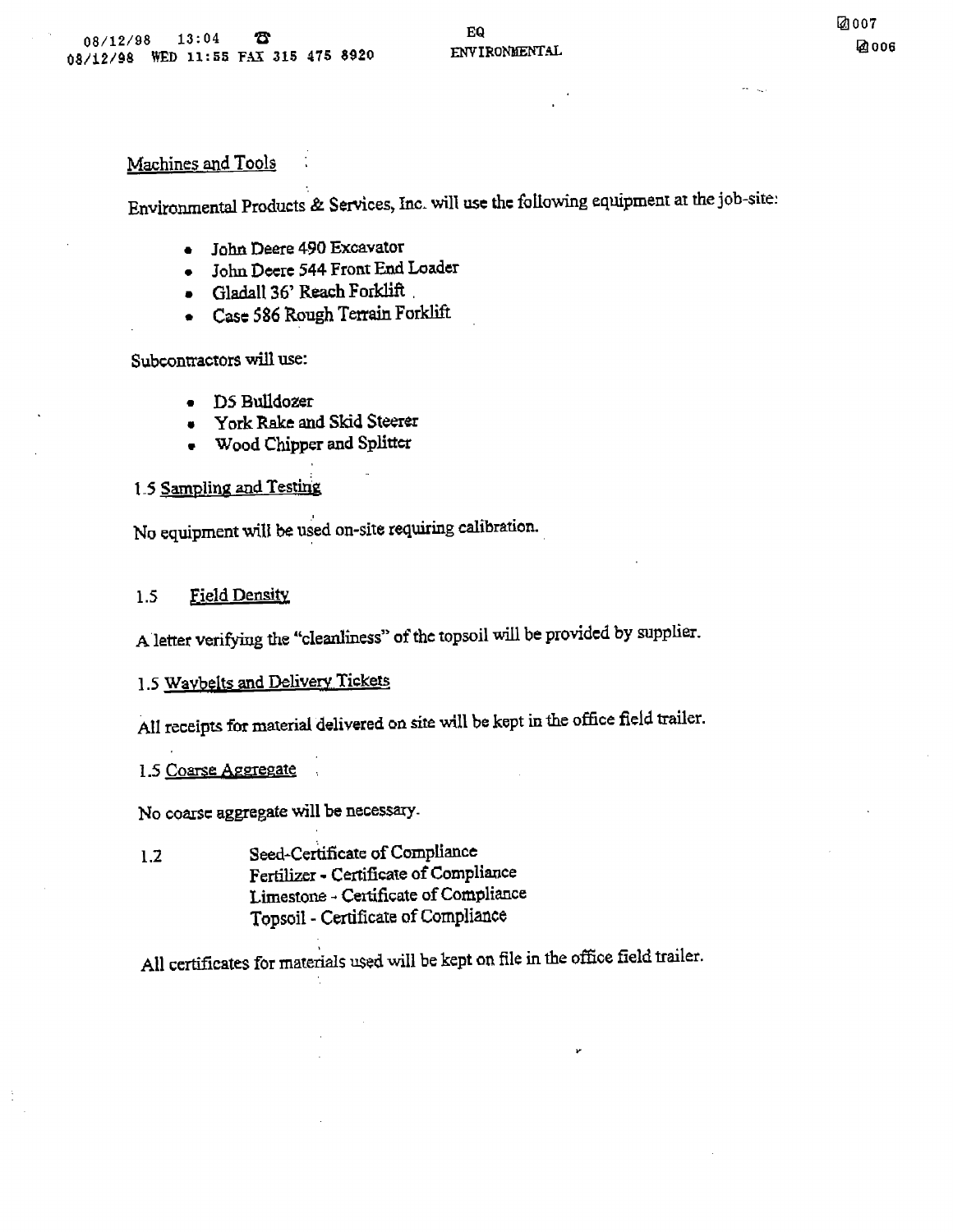# ASBESTOS HAZARD ABATEMENT PLAN

Lake Ontario Ordinance Works Somerset Properties Lewiston and Porter, NY

The New York State Department of Labor (DOL) has established regulations for asbestos activities within New York State via Section 30 of the New York State Labor Law. Industrial Code Rule (ICR) 56 is the regulatory standard used for asbestos abatement activities. These rules and regulations have been established for asbestos abatement projects for all licensed contractors performing work in the state of New York New York State asbestos abatement regulations ate increasingly more stringent than those required by the federal government

Industrial Code Rule 56 establishes the engineering protocol for worker protection, work area preparation, removal, cleanup, and final air sampling in order to meet the specific criteria for the decontamination of asbestos-containing materials

Environmental Products & Services, Inc.'s Asbestos Hazard Abatement Plan will be based entirely on the rules and regulations established by the New York State Department of Labor's Industrial Code Rule 56

#### Buildiug 6.01

#### **General**

Worker decontamination facilities will be constructed within a reasonable area near the building. An equipment storage/laydown area will be constructed for the decontaminated stored items and equipment. This area will consist of an area approximately  $100'x 20'$ , which will include three layers of 6-Mil Fire Retardant polyethylene. A decontamination chamber will be constructed for the washing of stored items. This area will consist of a tent like structure large enough to drive material handling equipment into the tent hauling miscellaneous stored items from the building. After entering the decontamination chamber, stored items will be pressure washed prior to being transported to the storage/laydown area. Wash water will be collected and filtered through a series of filters (25 micron then 5 micron) prior to being discharged to grade. All persons who enter within 25 feet of the structure will be wearing personal protective equipment (PPE), including tyvek suits, half-face respirators, hard hats, work boots, and work gloves).

## Task I

ś

Contents of structure 6-01 will be removed via miscellaneous mechanical means when necessary, in addition to manual means of labor. Tagged materials and equipment will be transported to a decontamination area, as previously described, where they will be washed with amended water by using pressure washing equipment then transported outside of the confines of the established abatement area. The non-tagged equipment will be disposed of as construction debris. The decontaminated materials and equipment will be staged on a single layer of 6-Mil Fire Retardant polyethylene (if needed) and covered with an additional layer of polyethylene.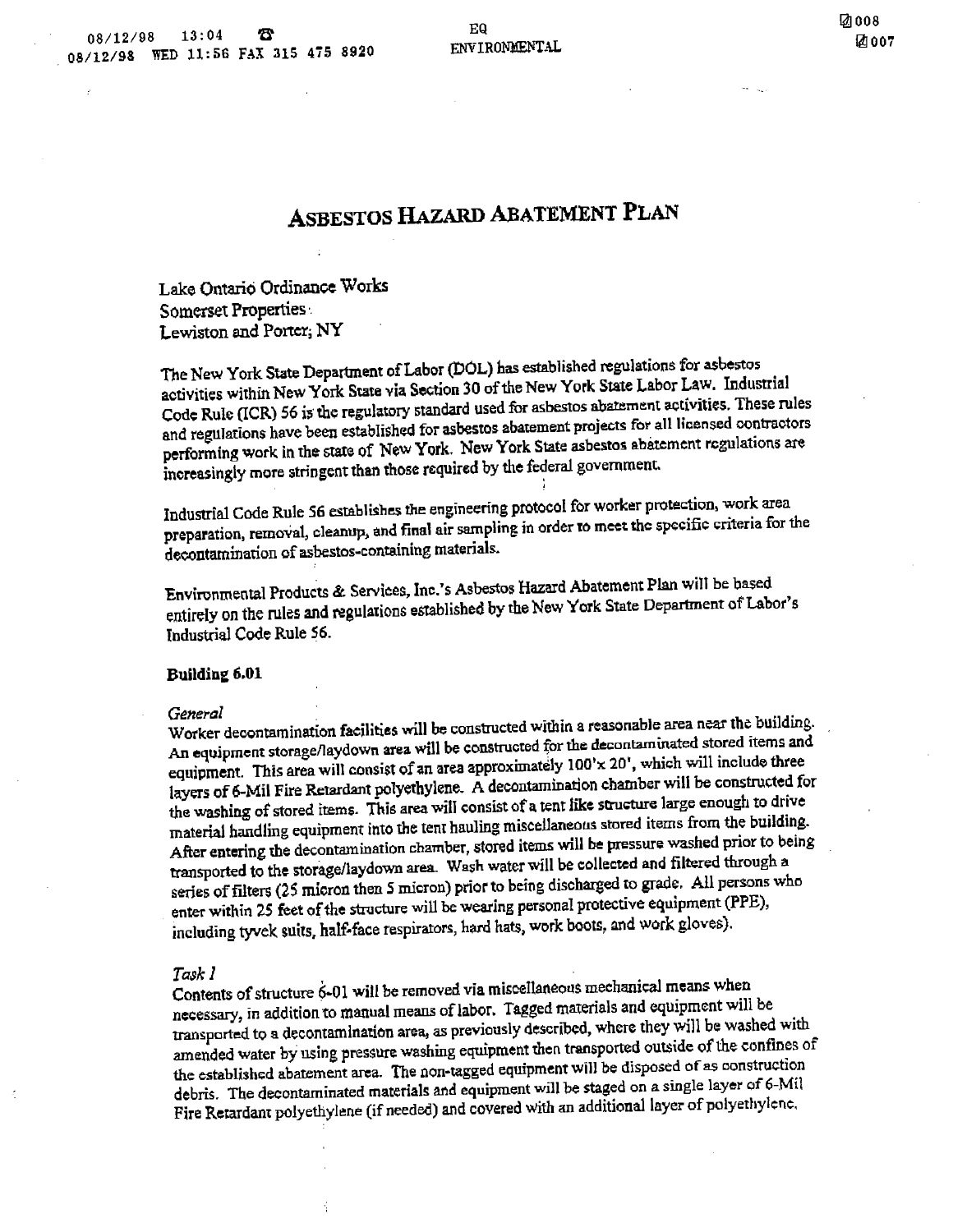### Building 6-01 (Cont.)

#### Task<sub>2</sub>

All TSI on piping from both floor areas will be completed, as proposed to the New York State Department of Labor, in a site-specific variance. A copy of the approved variance will be forwarded to Environmental Quality Management and U.S Army Corps of Engineers upon approval by the New York State Department of Labor. Environmental Products & Services, Inc. has requested relief of establishing a containment for piping waste and debris.

#### Task

Miscellaneous asbestos and non asbestos-containing materials will be removed from the floors of Building 6.01 manually. Workers will start at one end of the structure and work together in a patterned form to ensure full coverage of the flooring area When asbestos materials are encountered, the materials will be wetted and placed directly into burial bags. The location of asbestos materials will be HEFA- vacuumed, including 12" on all sides where debris was located. Non asbestos items will also be placed in burial bags as needed.

#### Task

Transite panels located jnjde and outside the building will be ttansported either by mechanical means (forklift) or by laborers as required. Panels will be wetted prior to transporting to dumpsters that will be lined with 6-Mil Fire Retardant polyethylene After dumpsters are filled. polyethylene liners will be sealed prior to transport to the landfill

#### Task 5

Thirty-two bags of mortar located on the first floor below The stairway at the south end of the building will be wetted and then placed directly into burial bags. Remaining residual material remaining will be HEPA-vacuumed and pallet(s) will be disposed of as asbestos waste.

#### Task

All transite panel pieces inside and outside the building including those partially covering or beneath scrap steel, will be manually, hand-picked and placed into container bags prior to being placed into the lined dumpster for transportation to a landfill. Where asbestos materials are on or attached to scrap steel, panels and pieces will be removed intact and treated as non-friable asbestos debris. Transite beneath scrap steel will be manually removed after heavy equipment has relocated the structural steel, to allow workers to access the asbestos containing transite.

#### Task

Roof flashings will be manually removed and treated as a non-friable material. Materials will be wetted, manually removed, and placed into temporary bags before being loaded into a poly lined dumpster.

#### Task 8

A majority of the caulk from seams of transite panels will be completed with the disposal of the panels (Task 4). The remaining material that has fallen will be manually placed into burial bags after being wetted. Residuals will be scrapped and HEPA-vacuumed.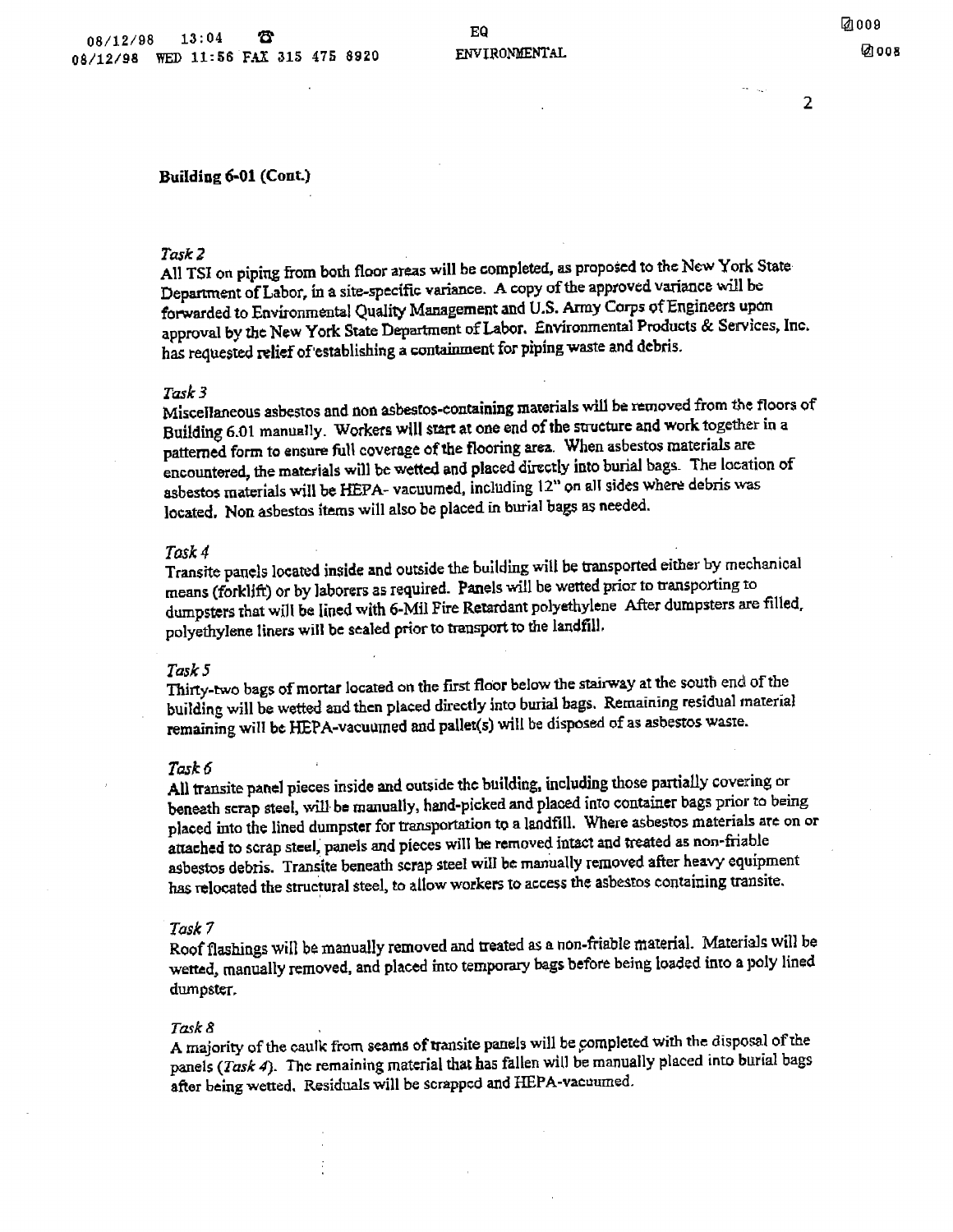# Building 6-01 (Cont.)

### Task

Bituminous expansion joint at the second floor level will be manually removed by prying material with scrapers, chisels, and/or screwdrivers in order to remove the expansion joint material. Upon removal, the wetted material will be placed into burial bags and disposed of as non-friable asbestos material

#### Task 10

Thermal insulation on hoppers located on the second floor will be completed per the site-specific variance to be approved by the New York State Department of Labor. The proposed method will be to construct tent enclosures around the hoppers, apply negative air pressure ventilation, and manually remove the material after wetting. The material will be placed into burial bags for disposal as friable asbestos waste. The approved variance will be forwarded to EQM and USACE upon Department of Labor approval

#### Taskil

Asbestos-laden soil will be removed with an excavator. Removed soil will be loaded into polyethylene-lined dump trucks, sealed when full, and transportation to the landfill.

#### Task 12

Backfill of soil excavation area will be completed by trucking soil to the area, dumping and then spreading soil with a front-end loader and excavator. Soil will then be topped with topsoil, graded, and hydroseeded to establish vegetative ground cover.

#### Task 13

Upon completion of abatement and cleaning of Building 6.01, the structure will be washed via a pressure washer, with a mixture of surfactant and water. The soil within 10 feet of the structure will be removed to a depth of 6", placed into poly lined dump trucks, then disposed of as asbestos-containing soil.

#### Task 14

Air Sampling requirements will be performed as per NYS Industrial Code Rule 56-17

#### Task 15

Materials and equipment removed during Task  $I$  will be mechanically (forklifts) and manually (workers) moved back into Building 6-01 from the temporary storage area. Tagged equipment and materials will be placed at a designated location acceptable to the property owner. All materials not being salvaged will be disposed of or recycled.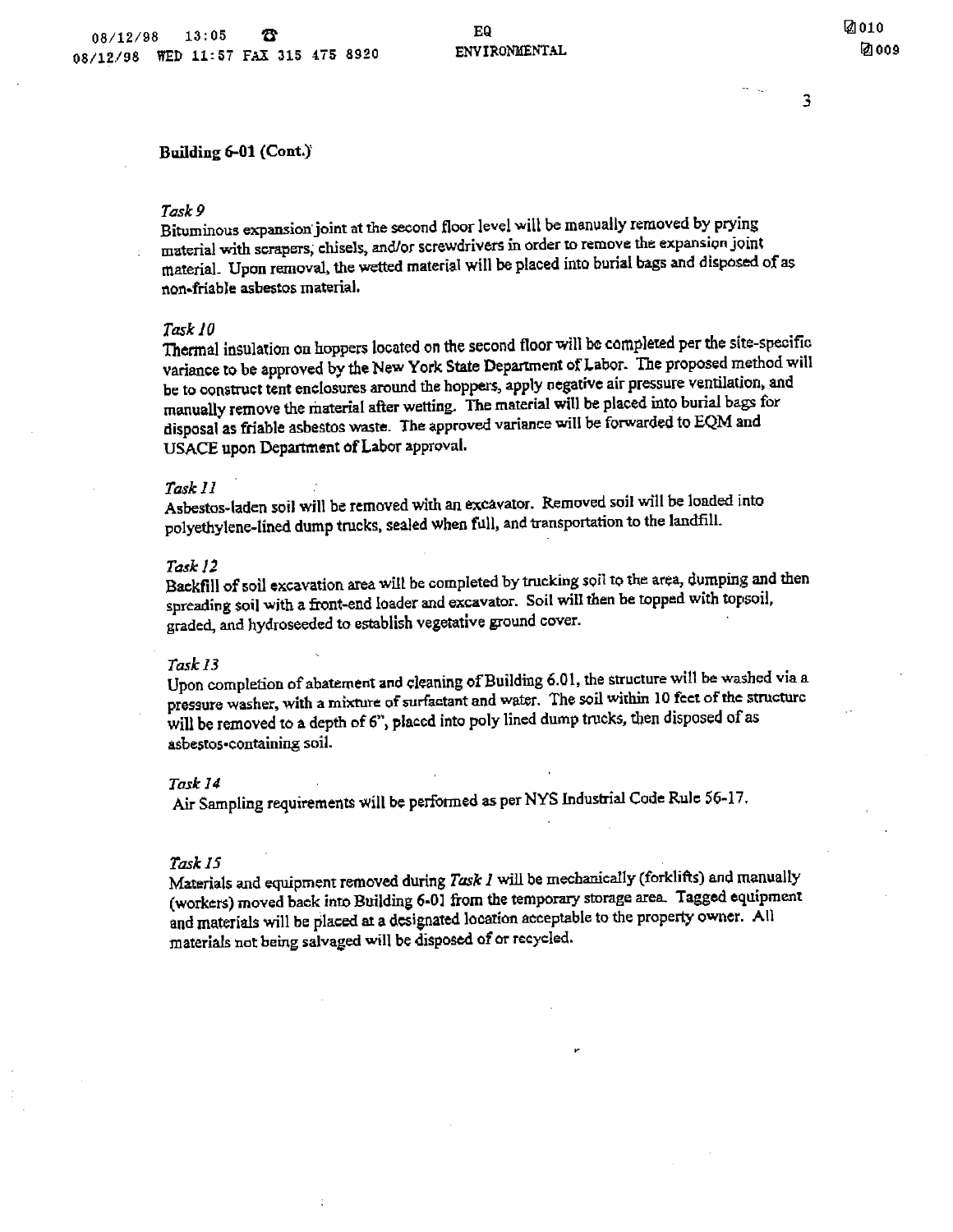$\blacktriangleleft$ 

# Buildings 6.02 and 6.03

### Task 1

Transite panels located between buildings 6-02 and 6-03 will be moved by hand as required and arranged in a manner that will allow the use of a forklift to transport wetted panels to a dumpster roll-off container box which will be lined with two layers of 6-Mil Fire-Retardant polyethylene. Materials will be handled and disposed of as non-friable asbestos debris.

## Task 2

Various quantities of asbestos containing thermal pipe insulation that has been stripped prior to piping removal will be completed in accordance with New York State Department of Labor applicable variance AV-105. Materials will be wetted and placed directly into burial bags for disposal

#### Task 3

Building Clearance Sampling will be completed per New York State ICR 56-17. Both buildings will be considered small projects

r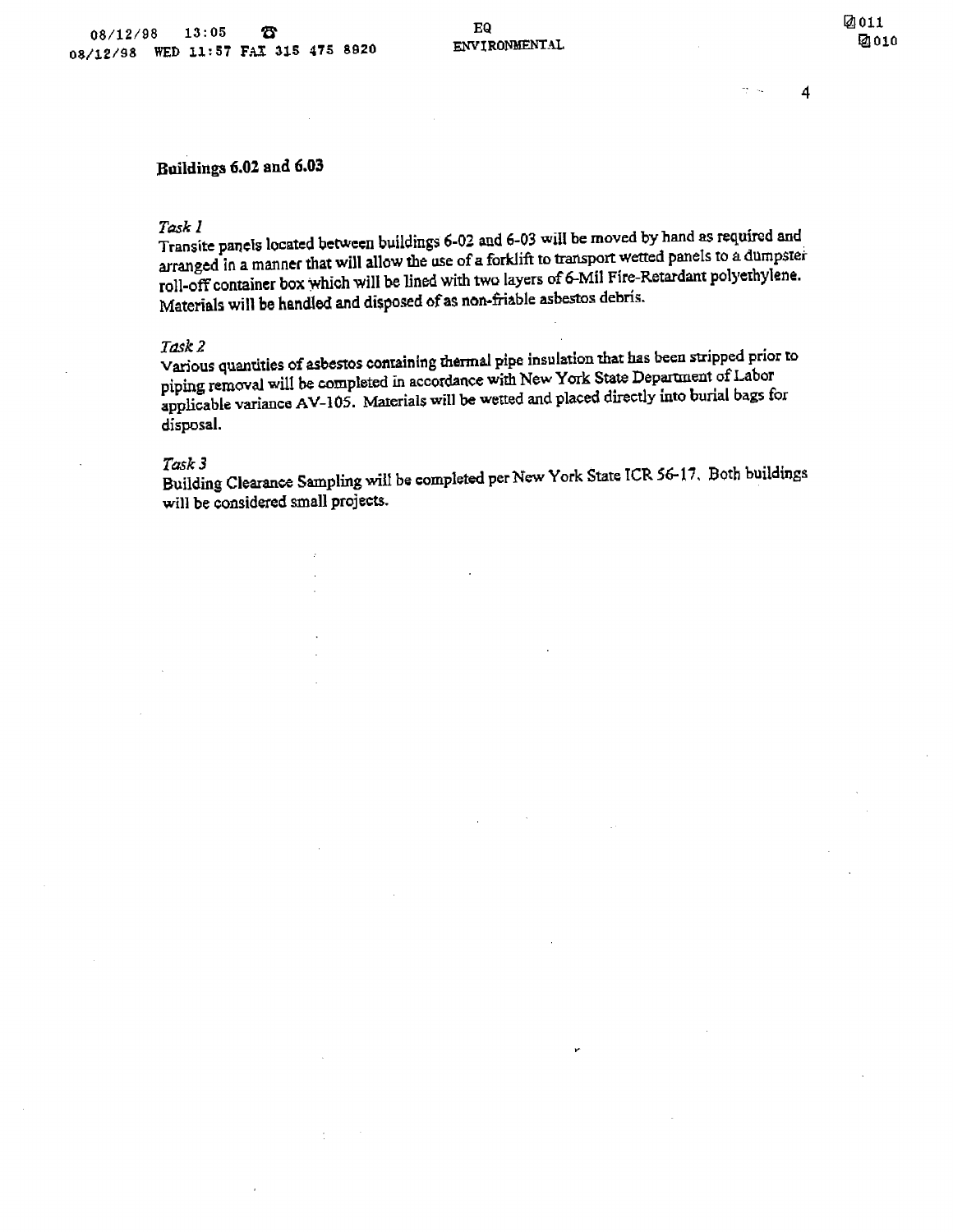## Building 30-A

#### General

Barrier tape will be placed around the building within 25 feet of the asbestos contaminated materials. All personnel within the area of the barrier tape will be trained in asbestos abatement and will don proper PPE prior to entering the area. Worker decontamination facilities will be remotely located. A decontamination area will be established for the stored equipment and materials at the south of the structure in the open field area. This decon area will consist of  $(3)$ layers fire retardant polyethylene sheeting with  $2" \times 4"$  lumber under the edges to create a containment area for the wash water. The wash water will be collected and filtered through a series of filters (5 micron and 25 micron) prior to being discharged to grade.

#### Task

All equipment and materials in the building will be removed by mechanical (forklift) or manually (workers) means. Items designated by the owner as salvageable (tagged) will be transported to the decontamination area for washing All other non-tagged tems will be placed into a dumpster for disposal or recycling. Salvaged items will be washed and transported to a temporary storage area and covered with polyethylene Asbestos containing materials will not be removed during this task

#### Task

Transite panels will be hand-loaded and transported to a poly lined dumpster for proper disposal.

#### Task

Thermal asbestos pipe insulation (friable) will be completed in accordance with New York State Department of Labor Applicable Variance AV-108. Tent enclosures will be constructed around the piping prior to insulation being removed by glovebag techniques

## Task

The bags of asbestos mortar mix will be thoroughly wetted and placed directly into burial bags as per NYS applicable variance AV-105. The wood paneling will be hand-sorted and inspected for mastic. Panels containing no-friable asbestos mastic will be transported to a poly lined dumpster for disposal

#### Task 5

The area concentrated with transite steam pipes will be taped off with asbestos danger barrier tape prior to removal of steam pipes. Pipe sections and pieces will be loaded by hand or, if needed, moved with a forklift piece-by-piece to the poly lined dumpster for disposal. The ground previously occupied by piping will be searched by workers for any additional broken pieces left behind to be disposed

#### Task

Removal of transite duct work from the exterior of the building will be completed at the same time as Task 5. Duct work removal will also include the use of manpower and possible mechanical equipment for lifting purposes. Removing residual waste will be completed by hand and, if needed, by HEPA-vacuuming area where duct was located.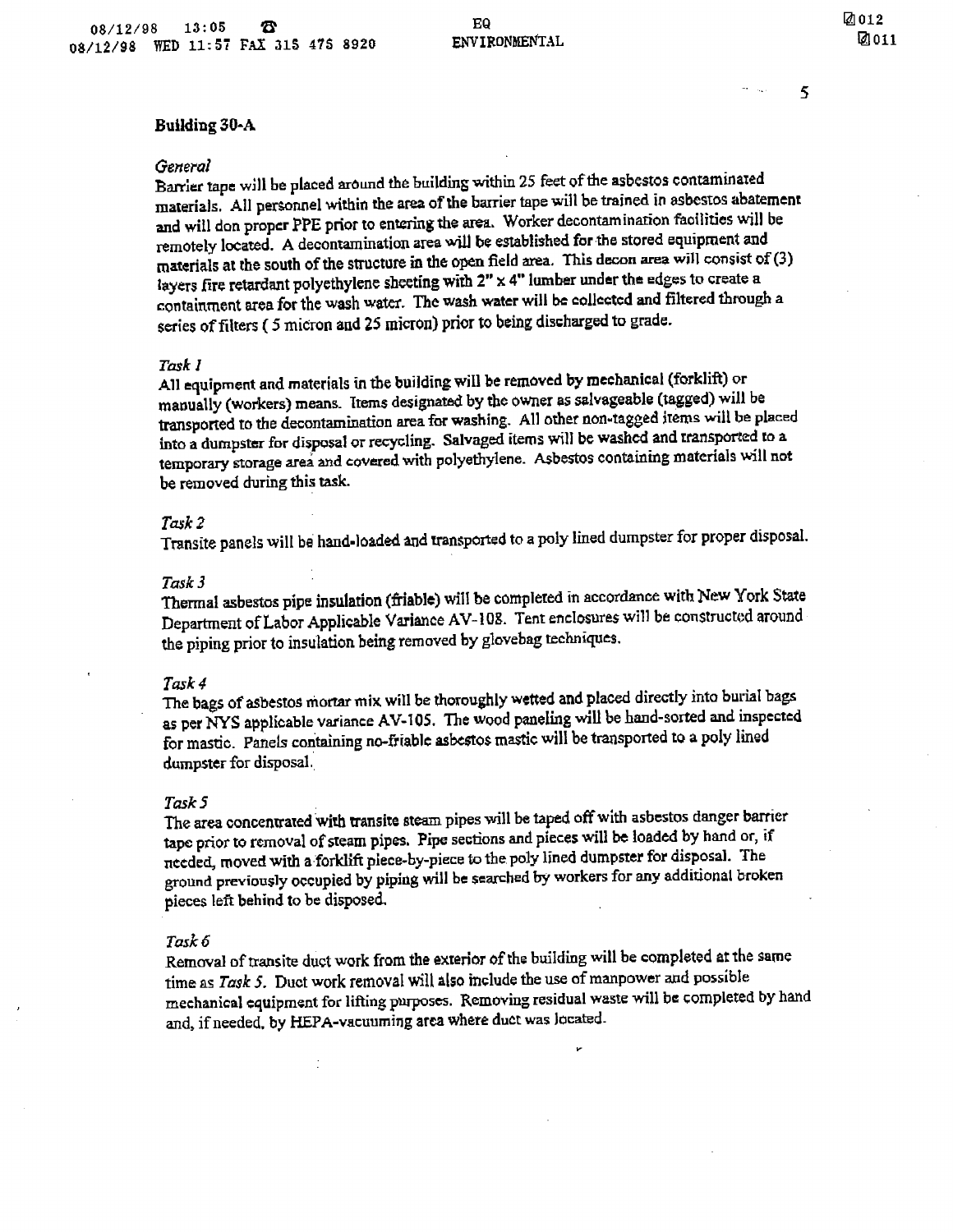# Building 30-A (Cont.)

# Task

Building 30-A will be sealed at all openings and pressure-washed. All wash water will be filtered through a series of filters from 25 micron down to 5 micron prior to being disposed of as clean wash water. Any debris too large for filtration will be placed into burial bags for disposal.

## Task 8

Clearance testing will be completed according to Applicable Variance AV-108 and Industrial Code Rule 56-17

## Task 9

All items removed during Task  $I$  will be removed from the temporary storage area and placed in an area within the building designated acceptable to the owner Only items tagged prior to removal will be replaced. Items not tagged by the owner will be disposed of as construction debris or recycled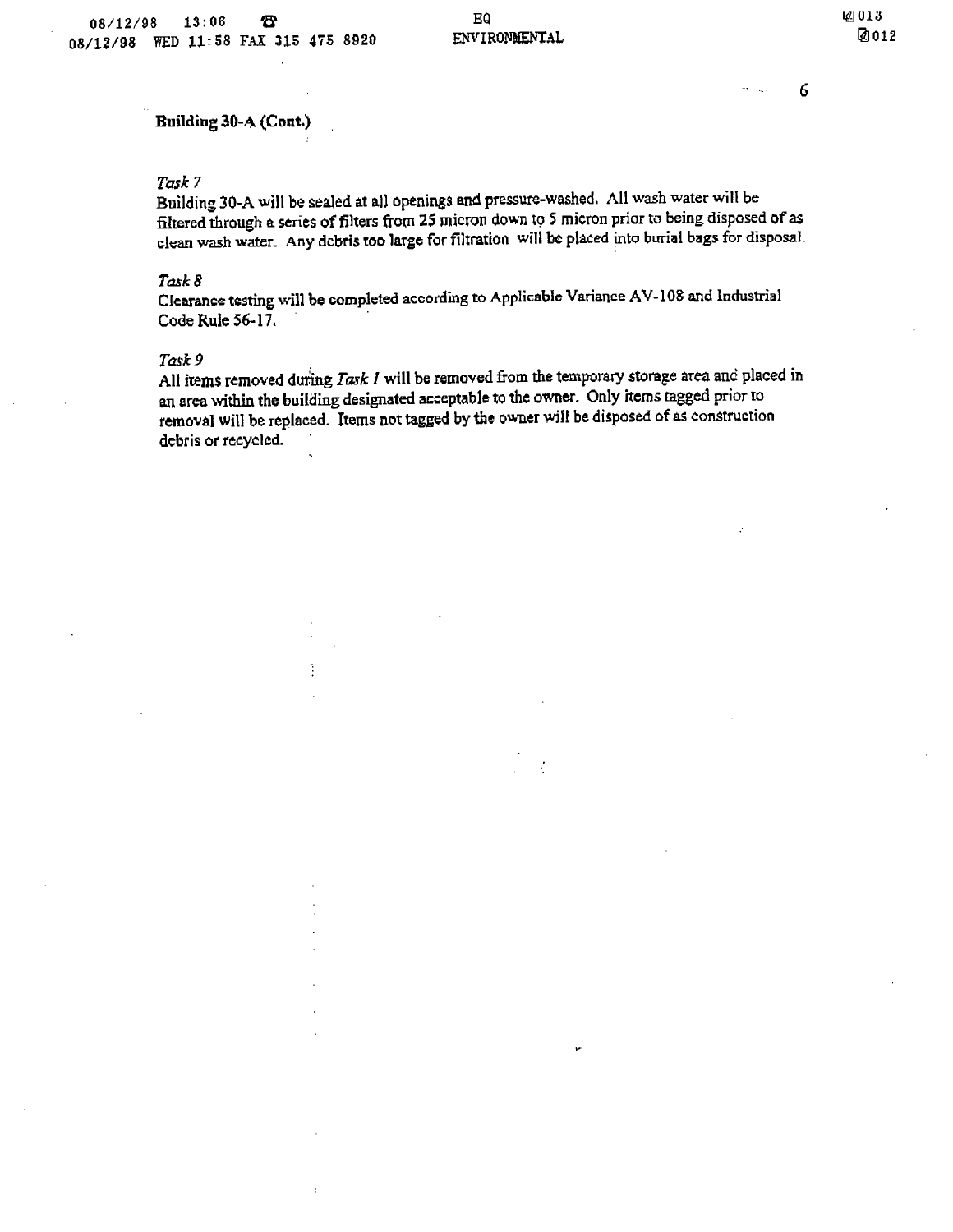$\overline{7}$ 

### Building T-1 and T-2

#### General

Since the structures have been previously torn down, only miscellaneous materials remain. These materials are both asbestos containing and non asbestos-containing. The non asbestoscontaining materials will be removed to access the asbestos materials. Mechanical equipment will be needed to move materials. The area will be taped off with asbestos danger tape prior to the start of abatement activities. Only persons with the proper asbestos training will be allowed in the designated work area. All persons within the designated work area will be in proper PPE, including half-face respirators, work boots, work gloves, and polypropylene suits. Worker decontamination facilities will be remotely located as per In-plant operations of Industrial Code Rule 56

### Task 1

Removal of Iransite panels will be completed by using forkllfts and workers to mechanically and manually transport panels to poly lined dumpsters. Panels will be wetted, sorted and stacked to assist in transportation to dumpaters

## Task 2

Removal of transite semi-circular lap panels will be completed by the use of workers and forklift equipment if needed, due to the size and weight of panels. The wetted panels will be loaded into poly lined dumpsters for disposal.

## Task

Removal of asbestos-contaminated soil 10 feet from the existing concrete pad to a depth of  $(6)$ inches will be completed after Tasks 1 and 2 have been completed. Excavation equipment will be used to remove soil. The soil will be placed into poly lined dump trucks, the liners will then be sealed prior to transport to the landfill for disposal

#### Task 4

The area will be backfilled, covered with three inches of topsoil, graded to positive drainage, hydroseeded, and watered. An excavator and a front-end loader will complete the task of backfilling and spreading the topsoil. A York Rake will be used to grade prior to hydroseeding,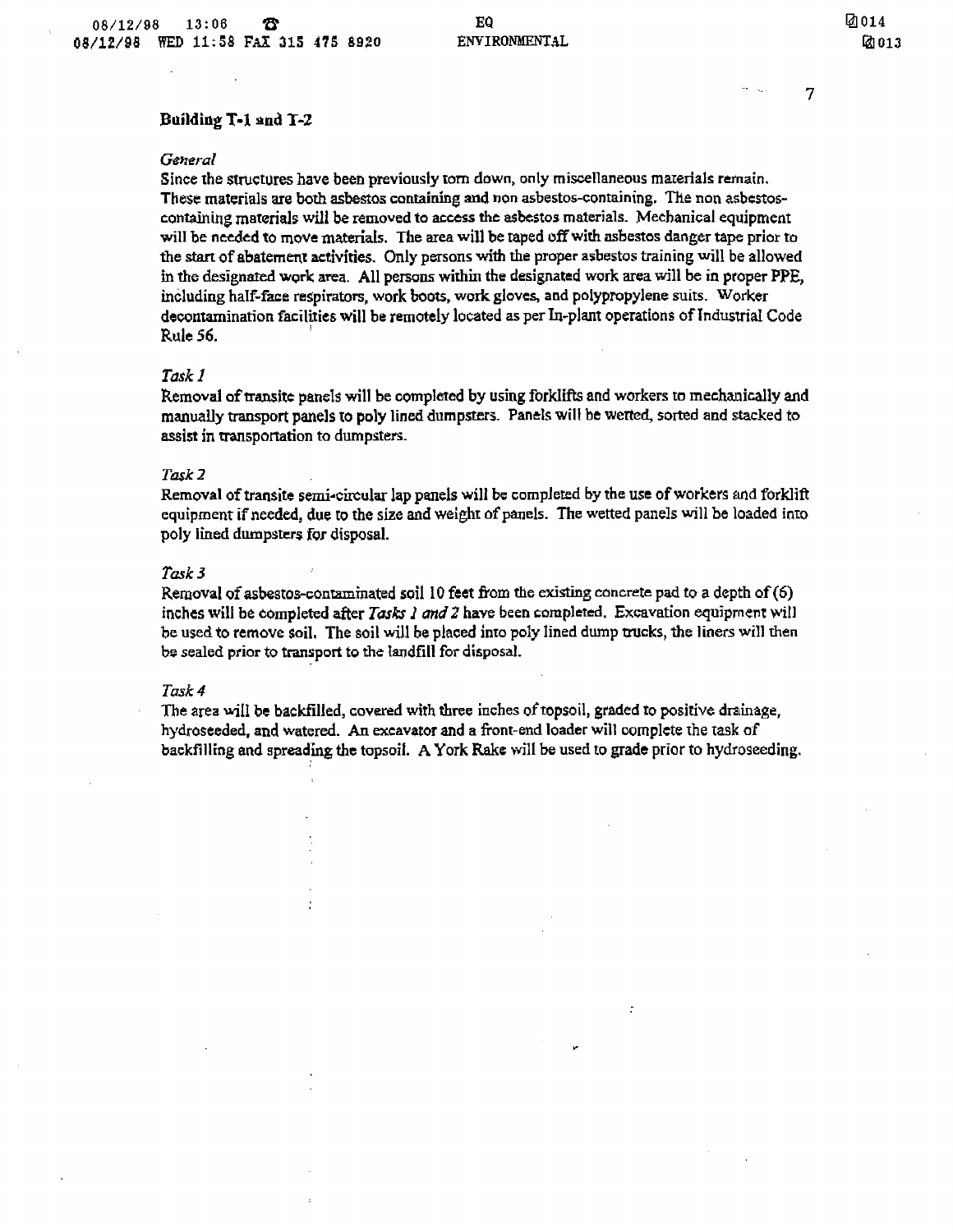# Pipe Bridge

#### $Task1$

Asbestos-containing piping will be removed according to the New York State Department of Labor job-specific variance allowing for wrap-and-cut procedures for the piping without tenting. Where piping is to be cut, asbestos insulation will be glovebagged. Prior to cutting the pipes into eight-foot sections, piping and insulation will be sealed in two-layers of 6-Mil Fire-Retardant polyethylene. The pipes will then be cut and sections hauled, by fork lifts or front end loader, to lined dumpsters for disposal.

#### Task

The soil will be excavated to a depth of six inches within three feet of either side of the pipe. The soil will be removed by an excavator and loaded into poly lined dump trucks. In the event that asbestos piping insulation is discovered during excavation pipe insulation will be properly disposed. The remaining piping and insulation that cannot be accessed will be encapsulated prior to being backfilled, graded and seeded.

#### Task 3

Excavated soil will be replaced with backfill and three inches of topsoil, using an excavator and front-end loader. The soil will then be graded for positive drainage and hydroseeded.